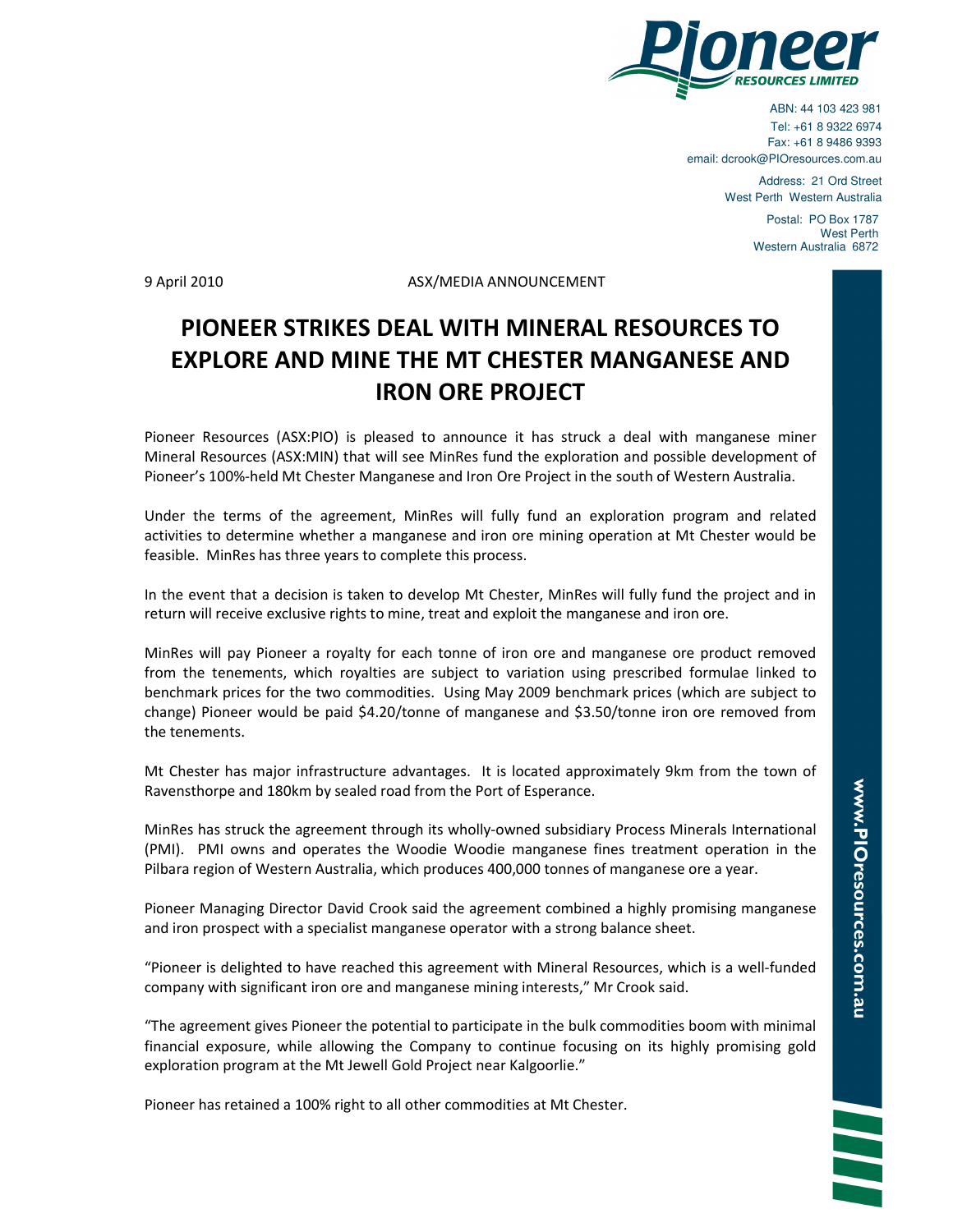In 2008 Pioneer conducted a rock chip sampling program targeting the manganese horizon, that returned assay results of up to 49% Mn over a 500m strike length. Non-specific rock chip samples of adjacent iron-rich rocks assayed between 50% and 61% Fe over a 6 kilometre strike length, however iron rich formations are recognised over a much greater strike length within the Ravensthorpe Ranges. Pioneer regards the area as highly prospective for both commodities.

| Table 1                                                                                                    |             |                       |                        |      |      |
|------------------------------------------------------------------------------------------------------------|-------------|-----------------------|------------------------|------|------|
| Mt Chester Prospect, Ravensthorpe: Significant Rock Chip Results<br>Sample ID<br><b>Medium</b><br>Fe<br>Mn |             |                       |                        |      |      |
|                                                                                                            |             | <b>Easting</b><br>(m) | <b>Northing</b><br>(m) | (%)  | (%)  |
| Manganese Samples (>35% Mn)                                                                                |             |                       |                        |      |      |
|                                                                                                            |             |                       |                        |      |      |
| <b>RMP17</b>                                                                                               | <b>ROCK</b> | 234,927               | 6,278,173              | 49.0 | 9.5  |
| <b>RMP22</b>                                                                                               | <b>ROCK</b> | 235,124               | 6,277,969              | 45.9 | 9.8  |
| RMP39                                                                                                      | <b>ROCK</b> | 235,182               | 6,277,911              | 41.7 | 9.3  |
| <b>RMP31</b>                                                                                               | <b>ROCK</b> | 235,181               | 6,277,931              | 40.4 | 11.4 |
| RMP08                                                                                                      | <b>ROCK</b> | 235,102               | 6,277,987              | 40.2 | 17.9 |
| RMP04                                                                                                      | <b>ROCK</b> | 235,107               | 6,277,987              | 39.8 | 11.3 |
| RMP21                                                                                                      | <b>ROCK</b> | 235,113               | 6,277,980              | 37.6 | 15.6 |
| <b>RMP18</b>                                                                                               | <b>ROCK</b> | 234,923               | 6,278,187              | 37.3 | 17.6 |
| <b>RMP27</b>                                                                                               | <b>ROCK</b> | 235,179               | 6,277,924              | 36.6 | 11.0 |
| <b>RMP16</b>                                                                                               | <b>ROCK</b> | 234,968               | 6,278,123              | 35.6 | 15.6 |
| <b>RMP28</b>                                                                                               | <b>ROCK</b> | 235,168               | 6,277,913              | 35.3 | 13.1 |
| Iron-Rich Samples (>56% Fe)                                                                                |             |                       |                        |      |      |
| RMP90                                                                                                      | <b>ROCK</b> | 235,244               | 6,277,813              | 0.5  | 61.6 |
| RMP78                                                                                                      | <b>ROCK</b> | 234,894               | 6,278,302              | 0.0  | 59.1 |
| RMP02                                                                                                      | <b>ROCK</b> | 235,134               | 6,278,062              | 0.2  | 58.4 |
| <b>RMP52</b>                                                                                               | <b>ROCK</b> | 235,771               | 6,277,300              | 0.2  | 58.1 |
| <b>RMP50</b>                                                                                               | <b>ROCK</b> | 235,627               | 6,277,458              | 0.3  | 57.5 |
| RMP51                                                                                                      | <b>ROCK</b> | 235,762               | 6,277,289              | 0.1  | 56.7 |
| RMP24                                                                                                      | <b>ROCK</b> | 235,149               | 6,277953               | 0.9  | 56.6 |
| <b>RMP120</b>                                                                                              | <b>ROCK</b> | 235,233               | 6,277,836              | 0.5  | 56.5 |

• Assays were completed by Ultratrace Laboratories Perth.

- Assay technique: XRF- Fusion.
- Sample locations by GPS.

## THE MT CHESTER PROSPECT – CLUES FROM THE PAST

The Mt Chester Manganese and Iron Ore Project is located within granted mining lease M74/163, approximately 9km from Ravensthorpe, WA and 180km by sealed road from the Port of Esperance.

Manganese mineralisation was initially discovered in about 1903 and an adit was completed prior to 1909 to intersect the deposit. The adit was subsequently mapped and sampled during the 1980s by Metana Minerals NL, with a report recording 15m at 17.7% Mn.

Pioneer has previously announced results from mapping and sampling which located outcropping manganese mineralisation over a strike length of 500m, and iron throughout the project. Soil sampling also identified other Mn anomalies in an apparently similar stratigraphic location elsewhere along an 8 kilometre strike length.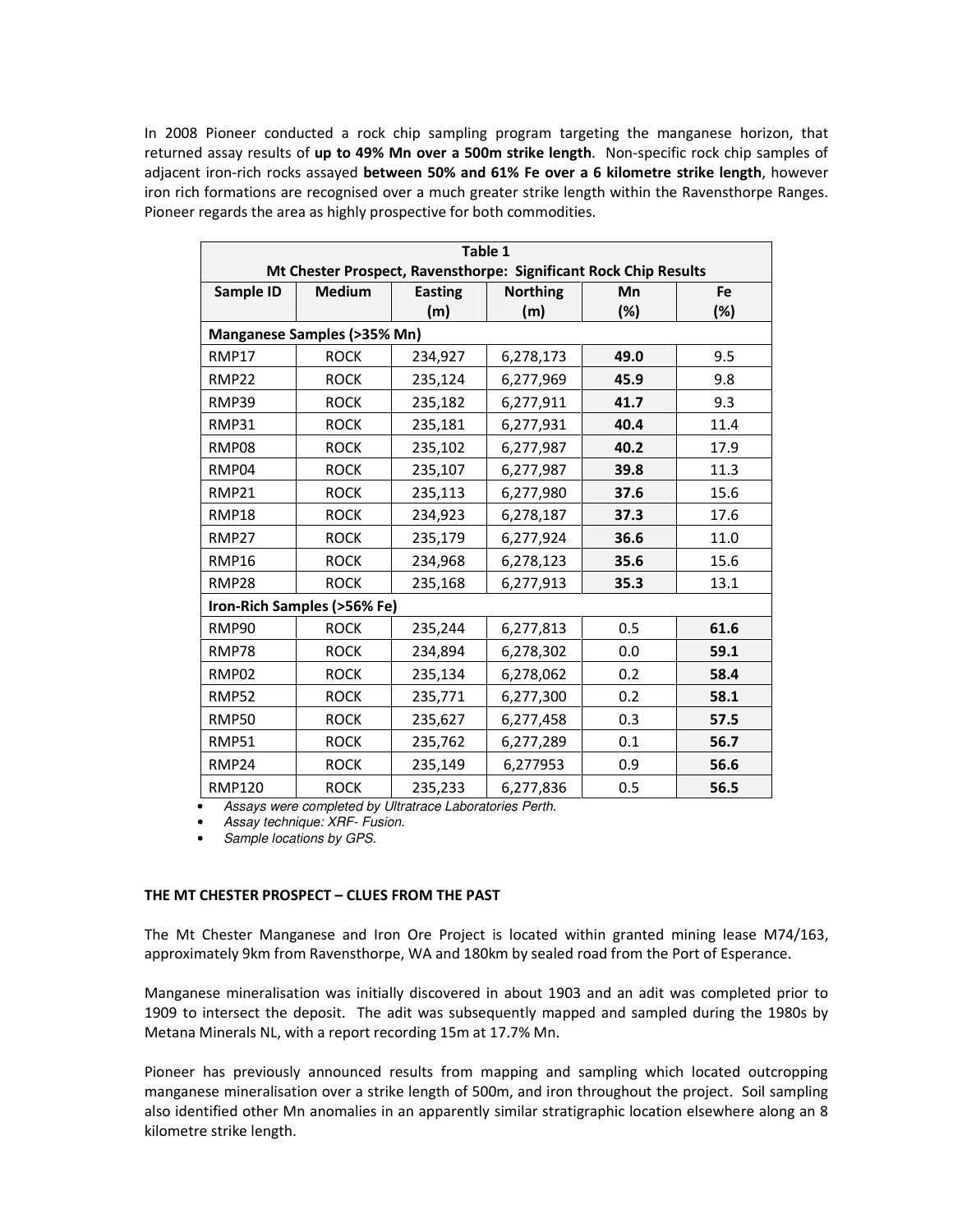Announcements relevant to the Mt Chester Prospect may be located by following these links.

18 June 2008 Ravensthorpe Manganese: High Grade Mineralisation http://www.pioneerresources.com.au/downloads/asx/pio20080618.pdf

12 December 2009 Pioneer increases stake in Mt Chester Manganese Project http://www.pioneerresources.com.au/downloads/asx/pio20091212.pdf

- ENDS - For more information please contact:

David Crook Pioneer Resources Limited Managing Director (08) 9322 6974 dcrook@PIOresources.com.au Paul Armstrong Principal Read Corporate (08) 9388 1474 paul@readcorporate.com.au

Web: www.PIOresources.com.au

## ABOUT PIONEER RESOURCES LIMITED

Pioneer Resources Limited (ASX: PIO) is a specialist exploration company searching for gold and base metals in the Kalgoorlie and Ravensthorpe Districts of Western Australia. The Company strives to add shareholder value by balancing work on advanced projects with active project generation from within the Company's 100%-owned and joint venture tenement portfolio.

The Company's exploration priority is the Mt Jewell Gold Project. This project is a gold discovery located 55km km north of Kalgoorlie. The Company believes the area has the potential to host significant gold mineralisation and intends to pursue an aggressive exploration program for gold within the project over 2010.

Priority targets identified to date are located entirely within areas of sheared and altered Granodiorite. This environment is analogous to the setting of the Federal and Golden Cities Deposits, hosted in the Scotia Granodiorite, on tenements immediately adjacent to Pioneer's.

## ABOUT PROCESS MINERALS INTERNATIONAL PTY LTD

Process Minerals International Pty Ltd (PMI), a wholly owned subsidiary of Mineral Resources Limited, delivers mineral processing and base metals recovery services to the international mining industry. PMI was first established as the owner and operator of the Woodie Woodie fines operation, located approximately 400 kilometres southeast of Port Hedland in the Pilbara region of Western Australia, adjacent to Consolidated Minerals Limited's successful Woodie Woodie manganese operations.

PMI has an annual production of 400,000 tonnes of high-grade manganese fines with a mine life exceeding 10 years. PMI produces a consistently reliable and quality assured product from a world standard, state-of-the-art process plant and haulage via an all-weather bitumen road from the plant to a load-out facility at Port Hedland. As part of a quality management system, concentrates are blended and held in PMI's storage facility in Port Hedland prior to shipment.

The information within this report as it relates to geology and mineralisation was compiled by Mr David Crook who is a full time employee of Pioneer Resources Limited, a member of The Australasian Institute of Mining and Metallurgy (member 105893) and is a Competent Person as defined by the 2004 JORC Code, having five years experience which is relevant to the style of mineralisation and type of deposit described in the Report. This person consents to the inclusion of this information in the form and context in which it appears in this report.